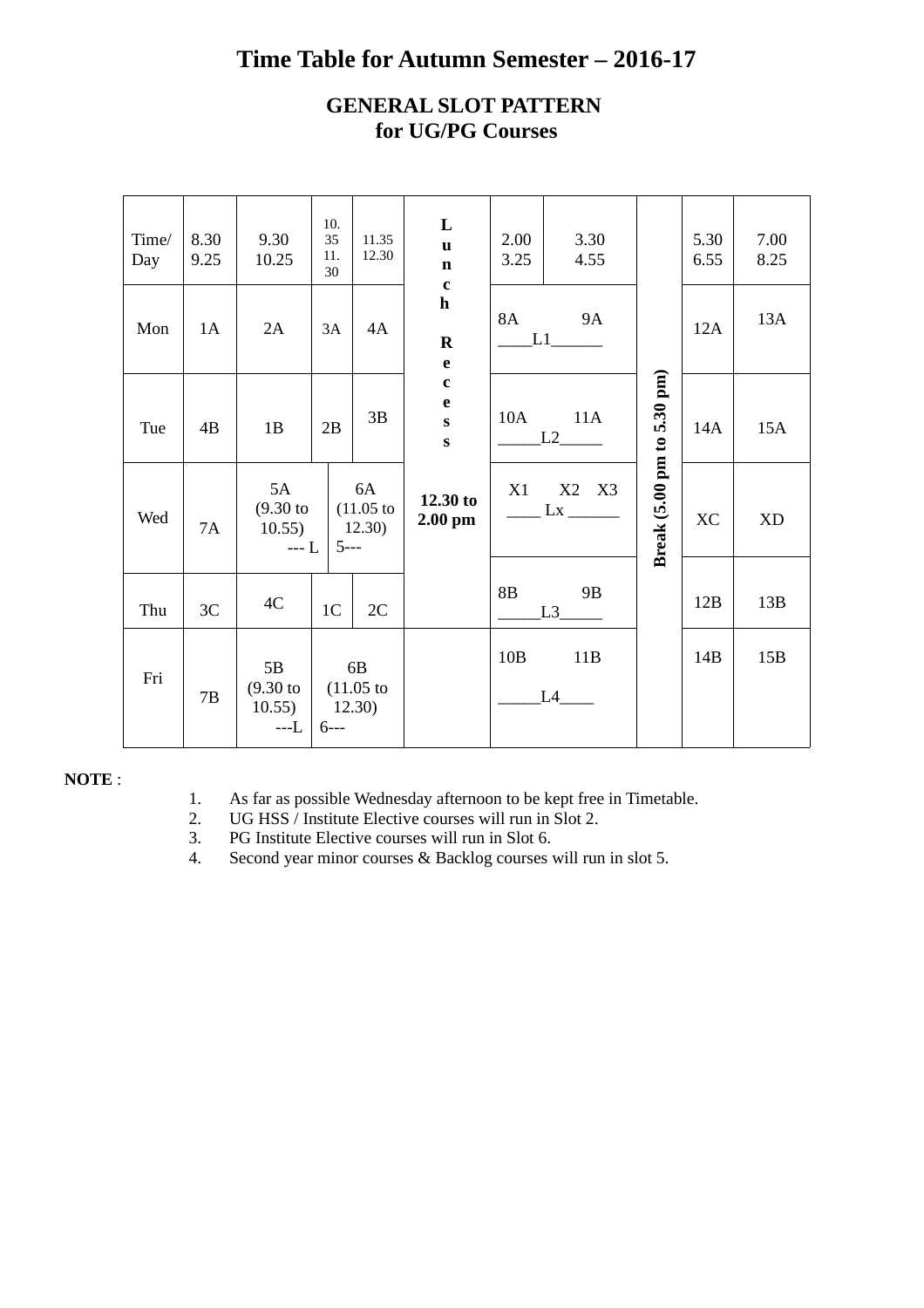| Course                    | <b>Name</b>                     | Instructor(s)                       | <b>Slots</b>         | <b>Venue</b>                                       |
|---------------------------|---------------------------------|-------------------------------------|----------------------|----------------------------------------------------|
| <b>MA106</b><br>(backlog) | Linear Algebra                  | Akhil Ranjan                        | 5A, 5B<br>Tut. XD    | LH 302<br><b>LH 302</b>                            |
| <b>MA108</b><br>(backlog) | <b>Differential Equations-I</b> | Bata Krishnan Das                   | 5A, 5B<br>Tut. XD    | LH 302<br><b>LH302</b>                             |
| <b>MA105</b>              | Calculus                        | * AK Pani<br>D1                     | 8A, 8B<br>Tut. X1    | <b>LA 101</b><br>LT 301,302,303,202,203            |
|                           |                                 | Niranjan<br>Balachandran<br>D2      | 8A, 8B<br>Tut. X1    | LA 102<br>LT 304,305,306,205,206                   |
|                           |                                 | K. Suresh Kumar<br>D <sub>3</sub>   | 1A,1B,1C<br>Tut. 3A  | <b>LA 101</b><br>LT 301,302,303,202,203            |
|                           |                                 | <b>AR Shastri</b><br>D <sub>4</sub> | 1A,1B,1C<br>Tut. 3A  | <b>LA 102</b><br>LCT 304,305,306,205,206           |
|                           |                                 | <b>TA Training</b>                  | <b>TBA</b>           | <b>TBA</b>                                         |
| <b>MA 205</b>             | <b>Complex Analysis</b>         | Preeti Raman                        | 6A, 6B<br>Tut. 14A   | <b>LA 302</b><br>LT 001, 002, 003, 004,<br>005,006 |
|                           |                                 | <b>TA Training</b>                  | <b>TBA</b>           | <b>TBA</b>                                         |
| <b>MA 207</b>             | Differential Equations-II       | Swapneel Mahajan<br>S <sub>1</sub>  | 12A,12B<br>Tut. 14A  | <b>LA 301</b><br>LT 001, 002, 003, 004,<br>005,006 |
|                           |                                 | Swapneel Mahajan<br><b>S2</b>       | 13A, 13B<br>Tut. 14A | <b>LA 301</b><br>LT 301, 302, 303, 304, 305        |
|                           |                                 | <b>TA Training</b>                  | <b>TBA</b>           | <b>TBA</b>                                         |

## **B.Tech Courses**

# **\* Instructor in-charge**

### **Minor Area Courses**

| Course                    | <b>Name</b>                                  | Instructor(s)                        | <b>Slots</b>         | Venue         |
|---------------------------|----------------------------------------------|--------------------------------------|----------------------|---------------|
| MA 403 (M)                | <b>Real Analysis</b>                         | <b>Ameer Athavale</b>                | 5A, 5B, XC           | 105           |
| MA 419<br>$(Msc + Minor)$ | <b>Basic Algebra</b>                         | Rekha Santhanam                      | 5A, 5B,<br><b>XC</b> | LC 101<br>114 |
| SI 402                    | <b>Statistical Inference</b>                 | Rajani Joshi &<br>Siuli Mukhopadhyay | 5A, 5B, XC           | 113           |
| SI 417<br>$(Msc + Minor)$ | <b>Introduction to Probability</b><br>Theory | Koushik Saha                         | 5A, 5B, 12A          | 114           |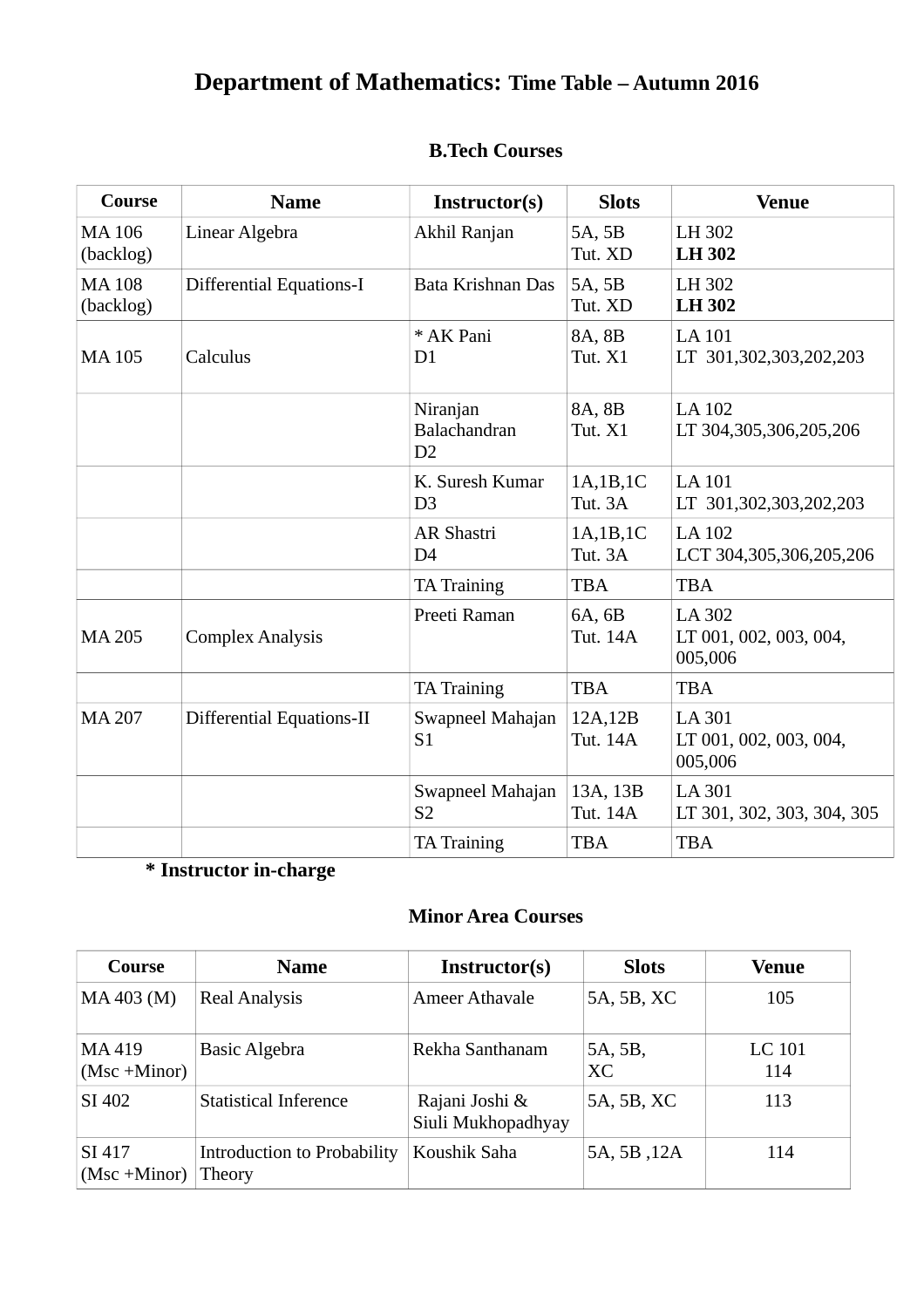| Course                       | <b>Name</b>                                  | Instructor(s)   | <b>Slots</b>   | Venue                |
|------------------------------|----------------------------------------------|-----------------|----------------|----------------------|
| MA 401                       | Linear Algebra                               | Sandip Singh    | 6A, 6B,<br>3A  | 105<br>114           |
| MA 403                       | <b>Real Analysis</b>                         | I. K. Rana      | 10A, 10B, 3B   | 114                  |
| MA 417                       | <b>Ordinary Differential</b><br>Equations    | Baskar, S.      | 14 A, 14B, 3C  | 114                  |
| MA 419<br>$(Msc +$<br>Minor) | <b>Basic Algebra</b>                         | Rekha Santhanam | 5A, 5B,<br>XC  | <b>LC 101</b><br>114 |
| <b>CS 101</b>                | Computer Programming &<br><b>Utilization</b> |                 | 11A, 11B<br>4B |                      |

## **M.Sc. (Mathematics) 1st Semester Courses**

**M.Sc. (ASI) 1st Semester Courses**

| Course        | <b>Name</b>                                  | Instructor(s)    | <b>Slots</b>   | Venue  |
|---------------|----------------------------------------------|------------------|----------------|--------|
| SI 423        | Linear Algebra                               | Ananthnarayan H. | 1A, 1B, 1C, 4C | 114    |
| SI 425        | <b>Basic Real Analysis</b>                   | Prachi Mahajan   | 8A, 8B, 10 A   | LT 104 |
| SI 417        | Introduction to Probability<br>Theory        | Koushik Saha     | 5A, 5B, 12A    | 114    |
| SI 419        | Combinatorics                                | S. Krishnan      | 9A, 9B         | 114    |
| <b>CS 101</b> | Computer Programming &<br><b>Utilization</b> |                  | 11A, 11B<br>4B |        |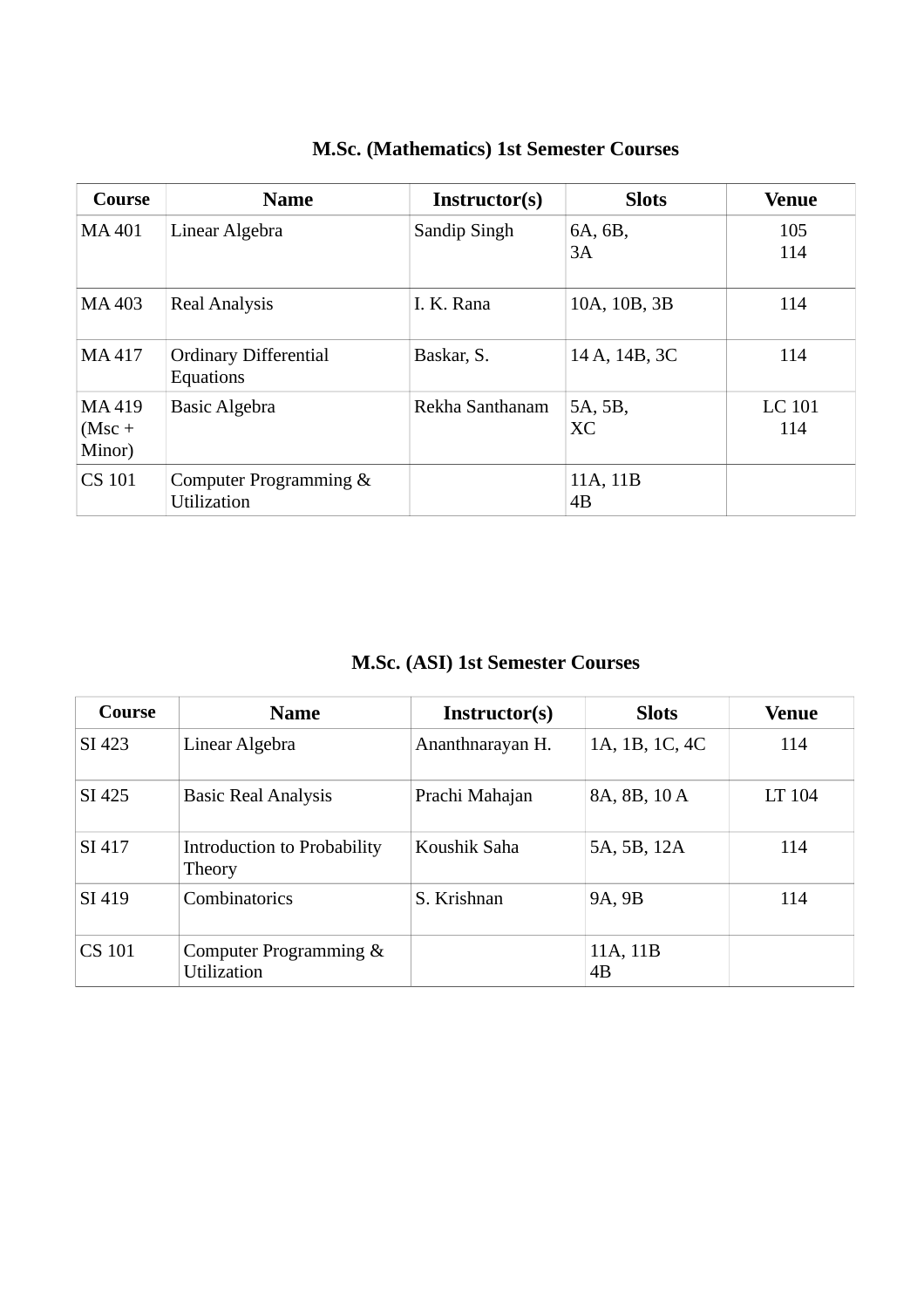| Course        | <b>Name</b>                                              | Instructor(s)        | <b>Slots</b>     | <b>Venue</b> |
|---------------|----------------------------------------------------------|----------------------|------------------|--------------|
| <b>MA503</b>  | <b>Functional Analysis</b>                               | Santanu Dey          | 9A, 9B<br>15A    | 105<br>113   |
| MA 515        | Partial Differential Equations                           | Neela Nataraj        | 1A, 4B, 4C<br>7A | 113<br>105   |
| <b>MA5101</b> | Algebra - II                                             | Saurav Bhaumik       | 3A, 3B, 3C       | 113          |
| MA 521        | Theory of Analytic Functions UK Anandavardhanan 10A, 10B |                      |                  | 113          |
| MA 523        | <b>Basic Number Theory</b>                               | Ronnie Sebastian     | 8A, 8B           | LT 203       |
| MA 5102       | <b>Basic Algebraic Topology</b>                          | <b>GK Srinivasan</b> | 13A, 13B         | 113          |
| <b>MA538</b>  | <b>Reprsentation Theory of</b><br><b>Finite Groups</b>   | M. K. Srinivasan     | 4A, 1B, 1C       | 113          |
| MA 556        | <b>Differential Geometry</b>                             | Ravi Raghunathan     | 2A, 2B, 2C       | 113          |
| MA 5109       | <b>Graph Theory</b>                                      | Sharad S. Sane       | 11A, 11B         | 113          |
| <b>MA5112</b> | Introduction to Mathematical VD Sharma<br><b>Methods</b> |                      | 14 A, 14B        | 114          |
| SI 507        | <b>Numerical Analysis</b>                                | Sivaji Ganesh Sista  | 6A, 6B<br>12B    | 114          |

## **M.Sc. (Mathematics) 3rd Semester Courses**

# **M.Sc. (ASI) 3rdSemester Courses**

| Course                         | <b>Name</b>                                              | Instructor(s)      | <b>Slots</b>     | <b>Venue</b>     |
|--------------------------------|----------------------------------------------------------|--------------------|------------------|------------------|
| SI 503                         | Categorial Data Analysis                                 | <b>SV Sabnis</b>   | 3A, 3B, 3C<br>7A | LT 201<br>113    |
| SI 505                         | <b>Multivariate Analysis</b>                             | Ashish Das         | 2A, 2B, 2C<br>7В | 114              |
| SI 515                         | Statistical Techniques in Data Rajani.R. Joshi<br>Mining |                    | 9A, 9B           | 113              |
| SI 525                         | Testing of Hypothesis                                    | A Subramanyam      | 4A, 4B, 4C       | 105              |
| SI 528                         | <b>Bio Statistics</b>                                    | Siuli Mukhopadhyay | 8A, 8B           | 114              |
| SI 529                         | <b>Applied Algorithms</b>                                | NM Singhi          | 11A, 11B,<br>12A | LT 201<br>LT 205 |
| <b>HS 200</b><br><b>ES 200</b> | <b>Environmental Studies</b>                             |                    | 1A, 1B, 1C       | LA 302           |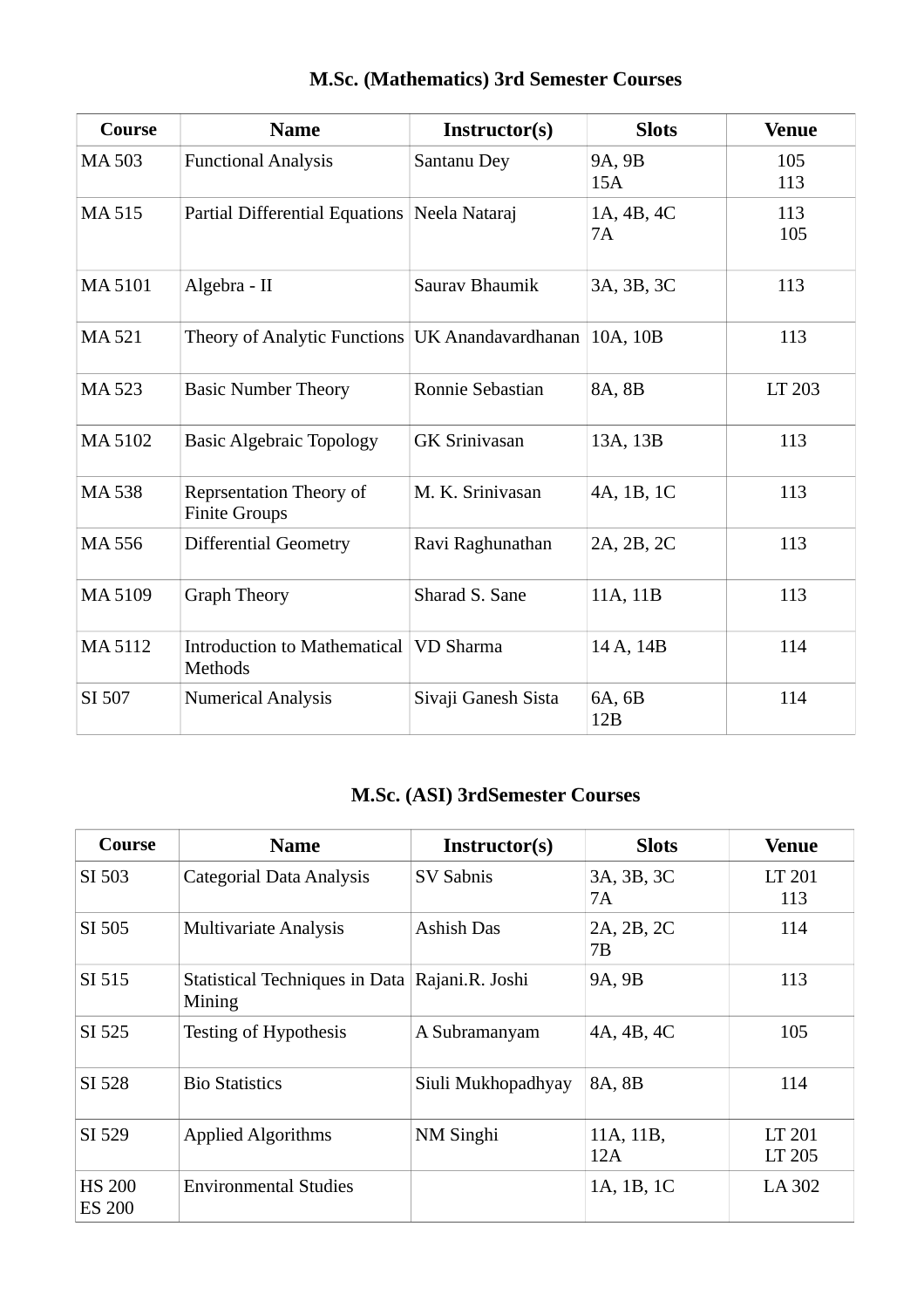| Course | <b>Name</b>                                                 | Instructor(s)                  | <b>Slots</b> | <b>Venue</b> |
|--------|-------------------------------------------------------------|--------------------------------|--------------|--------------|
| MA 811 | Algebra I                                                   | Shripad M. Garge               | 10A, 10B     | 105          |
| MA 815 | <b>Differential Topology</b>                                | Sudharshan R. Gurjar           | 11A, 11B     | 105          |
| MA 817 | Partial Differential Equations I                            | A. K. Pani &<br>Neela Nataraj  | 9A, 9B       | LT 002       |
| MA 813 | <b>Measure Theory</b>                                       | Manoj Keshari                  | 8A, 8B       | 113          |
| MA 821 | Theory of Estimation                                        | Ashish Das &<br>P. Vellaisamy  | 11A, 11B     | 114          |
| MA 833 | Weak convergence & Martingale<br>theory                     | S. V. Sabnis                   | 1A, 1B, 1C   | 105          |
| MA 841 | Topics in Algebra-I                                         | JK Verma &<br>Ananthnarayan H. | 8A, 8B       | 105          |
| MA 847 | <b>Topics in Geometry</b>                                   | <b>SG Dani</b>                 | 13A, 13B     | 105          |
| MA 861 | Combinatorics I                                             | Srikanth Srinivasan            | 3A, 3B, 3C   | 105          |
| MA 792 | <b>Communication Skills-II</b><br>(Departmental Components) | Tony Joseph<br>Puthenpurakal   | 15A, 15B     | 105          |

18th July 2016